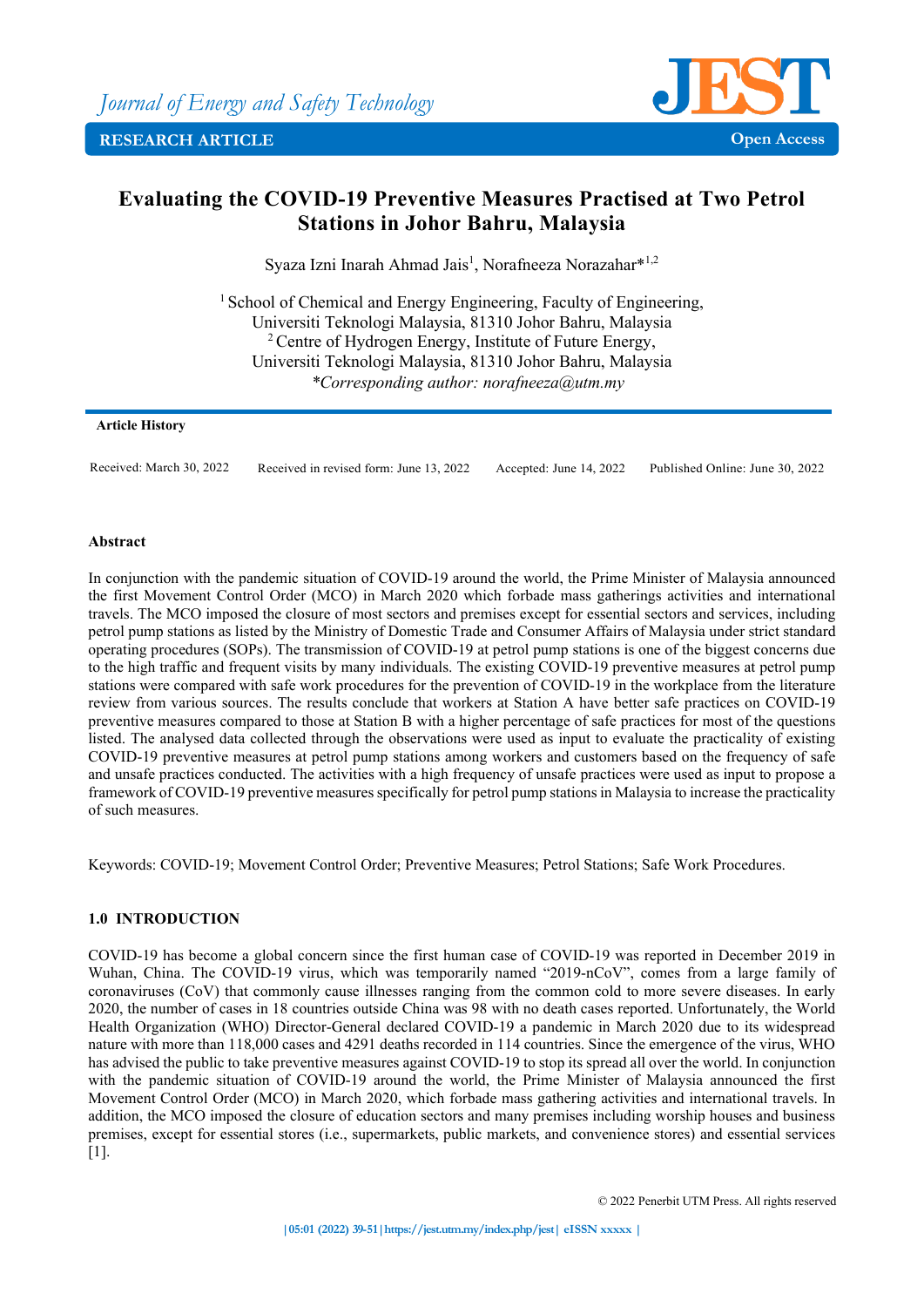The petrol pump station is one of the essential services listed by the Ministry of Domestic Trade and Consumer Affairs of Malaysia and was allowed to conduct business during the MCO period on strict Standard Operating Procedures (SOPs) [2]. The risk of COVID-19 exposure at petrol pump stations was found to be low, but preventive measures recommended by WHO and the government must be followed at petrol pump stations. The virus may be transmitted at petrol pump stations through contact surfaces; for example, if an infected individual sneezes or coughs and the droplets land on common things like nozzles, automated teller machines (ATMs), or door handles at the stations, or if the individual touches these places. Hence, good hygiene practices must be applied at petrol pump stations to avoid the spread of the COVID-19 virus [3]. The transmission of COVID-19 at petrol pump stations is one of the biggest concerns due to the high traffic and frequent visits by many individuals from many places. In addition, necessary precaution needs to be taken during the use of common facilities in petrol pump stations like nozzles, toilets, convenience stores, and ATMs as COVID-19 can be transmitted via surfaces contaminated by the virus [4]. As reported by WHO, this virus may infect those who touch their eyes, nose, or mouth without properly cleaning their hands after touching the contaminated surfaces.

In the "Safe Work Procedure for Prevention of COVID-19 at Workplace" guideline by Malaysian Department of Occupational Safety and Health [5] encouraged all sectors to follow the preventive measures listed, which include wearing a facemask all the time, screening for symptoms, measuring body temperature, practising physical distancing among employees, washing hands frequently, and cleaning and disinfecting the workplace regularly. However, the guideline was insufficient to prevent the spread of the COVID-19 virus at petrol stations since there have been several closures of petrol pump stations for sanitisation purposes due to close contact cases among petrol pump workers with positive patients.

The implementation of preventive measures at petrol pump stations is sometimes neglected due to the absence of specific guidelines for the prevention of COVID-19 spread. For example, to ensure physical distancing inside convenience stores at the petrol pump stations, the maximum number of customers allowed inside the store is determined by the stations. Unfortunately, even though the notice on the maximum number of customers is displayed outside the store, most customers are not aware of the notice, which results in the number of customers inside the store exceeding the allowable limit. Hence, to overcome the problem, each station needs to ensure the presence of workers responsible to control the number of customers inside the store. Besides that, studies on COVID-19 prevention at petrol pump stations in Malaysia are lacking compared to other sectors. Hence, this study investigates the preventive measures at two different petrol pump stations in Johor Bahru using thorough observations with the support of literature reviews which later can be used to improve the existing preventive measures against COVID-19 at petrol pump stations. This study aims i) to compare existing COVID-19 preventive measures at two different petrol pump stations in Johor Bahru with general safe work procedures for the prevention of COVID-19, ii) to evaluate the practicality of existing COVID-19 preventive measures among workers and customers at these petrol pump stations, and iii) to propose a framework of COVID-19 preventive measures specifically for petrol pump stations in Malaysia.

Existing COVID-19 preventive measures at two petrol pump stations were compared with general safe work procedures for prevention of COVID-19 at the workplace through literature reviews. The data were collected through observations at two petrol pump stations in Johor Bahru, Johor. Observers were selected among the petrol pump workers and the COVID-19 prevention checklist was given to the observers as they observe the situation at the petrol pump stations. Data collected from the observations were analysed using SPSS Statistics version 26 to evaluate the implementation of COVID-19 preventive measures at petrol pump stations. Findings from the data analysis with the support of literature review were used to investigate and improve the existing guidelines. Hence, better preventive measures were proposed to maximise the prevention of COVID-19 spread at petrol pump stations.

## **2.0 METHODOLOGY**

The research methodology included the comparison between existing COVID-19 preventive measures at petrol pump stations with safe work procedures for prevention of COVID-19 at the workplace, which was conducted through literature review, collection of data through observations with COVID-19 prevention checklists at two petrol pump stations in Johor Bahru, Johor by the petrol pump workers, analysis of data from the observations using SPSS Statistics version 26 to evaluate the implementation of COVID-19 preventive measures at petrol pump stations, and investigation on inadequacy in existing guidelines using literature review to propose better preventive measures for COVID-19 at petrol pump stations. The general flow of research methodology is summarised in the flowchart in Figure 1.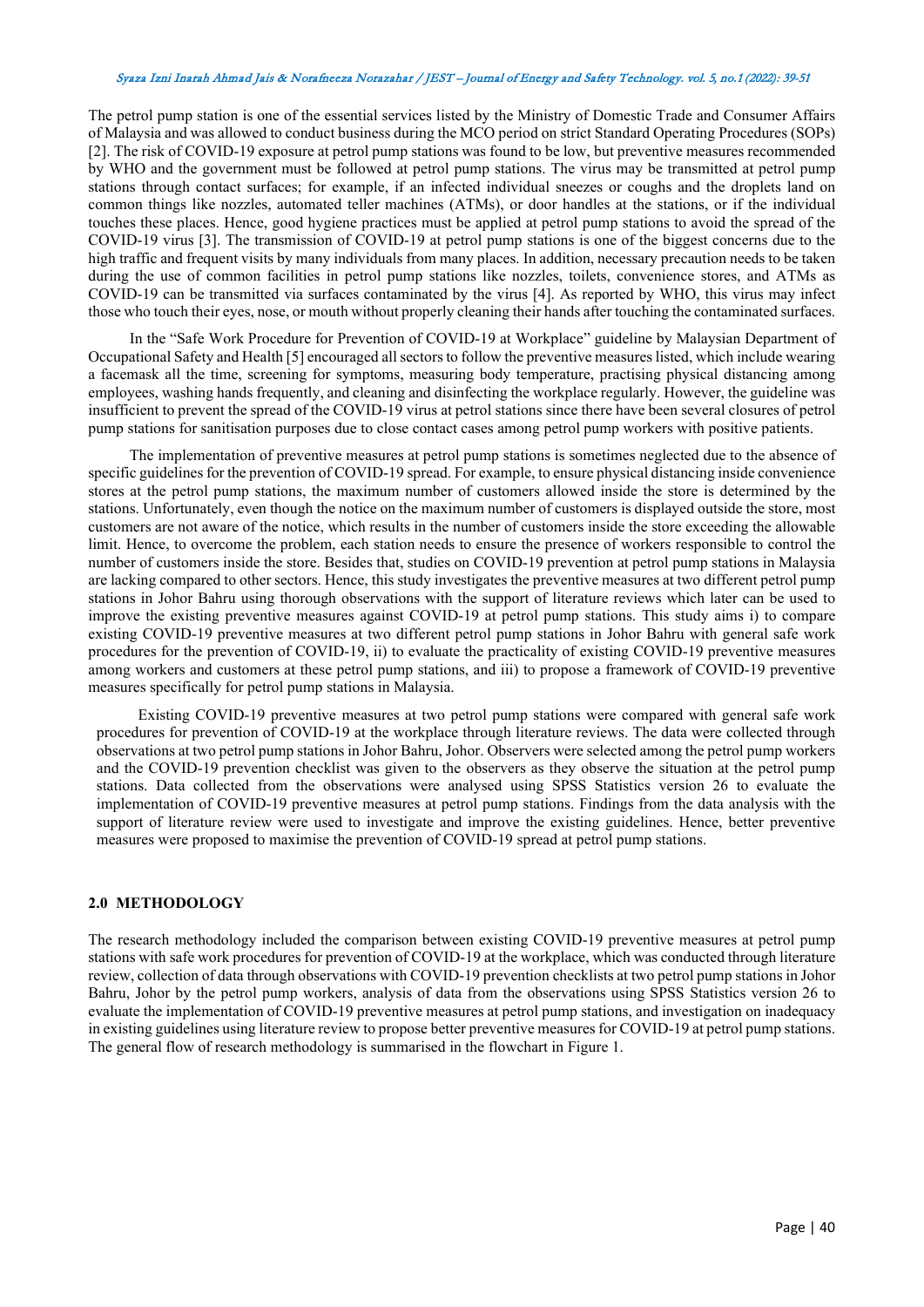

**Figure 1**. Flowchart of the study.

## **2.1 Literature Review**

The study drew on resources that describe COVID-19 preventive measures made by various organisations like the World Health Organization (WHO), Malaysian Ministry of Health, Ministry of Domestic Trade and Consumer Affairs, Department of Occupational Safety and Health (DOSH) Malaysia, and American Petroleum Institute (API). The aforementioned resources are obtained from open access sources and readily available to public such as https://covid19.who.int.

## **2.2 Checklist Design for Observation**

The study implemented the process of a Behaviour-Based Safety tool [6-7] for COVID-19 prevention at petrol pump stations. The study aims to determine the real practices of at-risk behaviours and unsafe acts committed by petrol pump workers and customers at petrol pump stations in Johor Bahru, Johor. The observation activities focused on personal preventive measures among the employees and customers. The activities listed were based on the SOPs made by the World Health Organization (WHO), Malaysian Ministry of Health, Ministry of Domestic Trade and Consumer Affairs, Department of Occupational Safety and Health (DOSH) Malaysia, and American Petroleum Institute (API). A pilot test was conducted among petrol pump workers to determine the validity and reliability of the checklist by obtaining the Cronbach's alpha values  $(> 0.70)$ .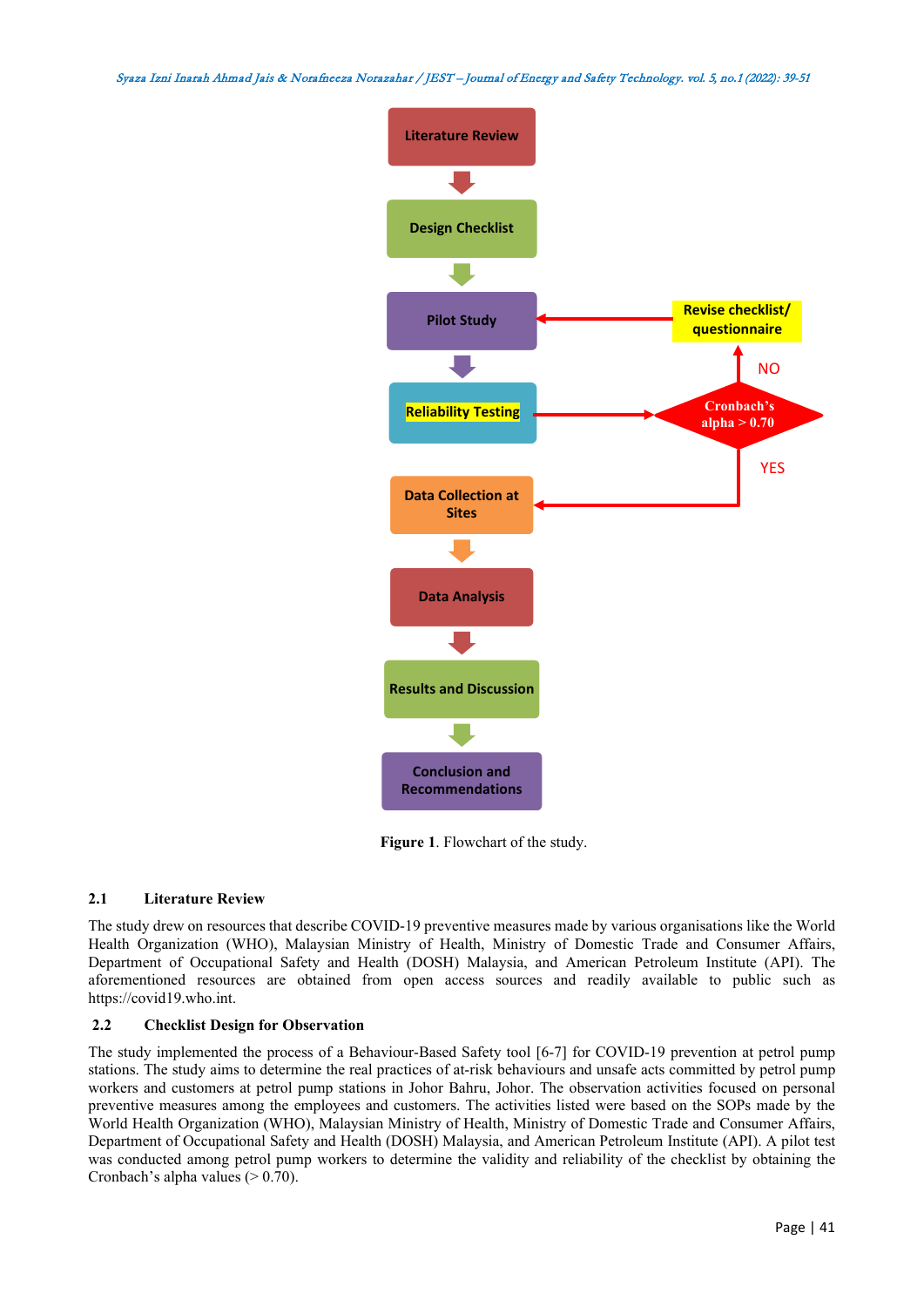## **2.3 Subjects and Data Sources**

This study employed a universal sampling whereby all petrol pump workers at two petrol pump stations in Johor Bahru, Johor observed each other via peer observation. These two petrol pump stations were selected because only these two stations gave permission to collect data for the study. Besides that, all workers observed the customers' behaviour during their visit to the petrol pump station. The observation was based on the checklist designed specifically for COVID-19 prevention at petrol pump stations and conducted within three weeks.

## **2.4 Instrumentation**

The checklists for workers and customers consisted of two parts of observer's details and observation activities. The observer's details included the name of the observer, the time of the observation, and the number of employees or customers observed. Meanwhile, observation activities consisted of a list of COVID-19 preventive measures that needed to be followed by the employees and customers at petrol pump stations such as scanning MySejahtera, wearing a face mask, washing hand regularly, disinfecting common surfaces, using gloves, practising physical distancing, and others. For each activity, the observer was required to identify and record safe and unsafe behaviours practised by other workers and customers. The checklist was printed and distributed among the petrol pump workers. All workers were introduced and briefed about the study conducted and the checklist before the observations began with the help of the supervisors from each station. The workers were instructed to observe their colleagues and customers on the COVID-19 preventive measure practices as listed in the checklist. The observation feedback received was recorded and analysed using SPSS Statistics version 26.

## **2.5 Statistical Analysis**

The observation was conducted within three weeks at two pump stations in Johor Bahru, Johor. The data collected from the checklist was recorded and analysed using Microsoft Excel and SPSS. In the analysis, the total number of observers who participated will be calculated using Eq. 1. Next, the total number of feedbacks observed for each activity was calculated using Eq. 2. Finally, Eq. 3 was used to calculate the total safe or unsafe practice observed in the percentage using the outcome from the previous two calculations.

Total participation of employees =  $0$ bserver 1 +  $0$ bserver 2 +  $\cdots$  +  $0$ bserver n Total safe or unsafe practice observed (1)

 $=$  Feedback by Observer  $1 +$  Feedback by Observer  $2 + \cdots +$  Feedback by Observer n

Total safe or unsafe practice observed in percentage  $=\frac{\text{Total safe or unsafe practice observed}}{\text{Total participation of employees}}$ × 100% (3)

The observers' sociodemographic details were summarised using descriptive analysis. The significant difference in observation activity of workers and customers between two different petrol pump stations was determined using the Mann–Whitney U test. Then, the practicality of COVID-19 preventive measures at petrol pump stations were evaluated. From the results, the inadequacies in the safety measures were identified among the activities with highly unsafe practices.

## **2.6 Input of Framework**

The input retrieved from data analysis was differentiated between safe and unsafe practices conducted at petrol pump stations during the COVID-19 situation by the employees and the customers. The unsafe practices identified throughout the analysis were used as the input for the framework analysis for COVID-19 preventive measures at petrol pump stations. This framework aims to improve the COVID-19 preventive measures with better safety measures to maximise the protection among the workers and customers against COVID-19 infections.

## **3.0 RESULTS AND DISCUSSION**

## **3.1 Pilot Study and Reliability Test**

A reliability test for the checklist was conducted among eight petrol pump workers from Station A. The outcomes of the pilot study were utilised to improve the checklist by removing, modifying, or adding questions to the checklist, which was later used during the data collection at Stations A and B. The test results are presented in Table 1. The total observation activity shows significant reliability, yielding a Cronbach's alpha coefficient value of 0.836. This value is

(2)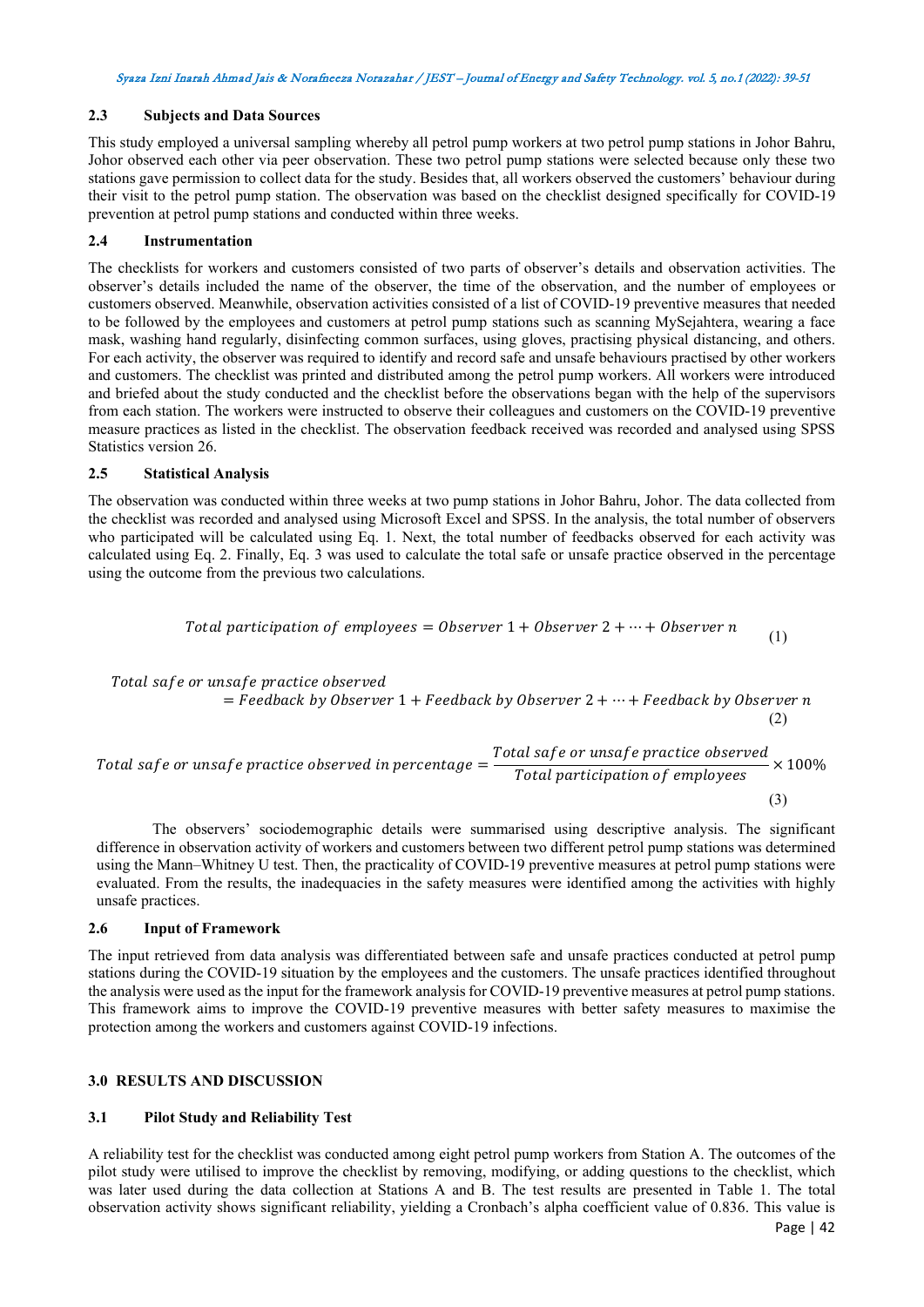higher than 0.7, indicating it as reliable [8].

| <b>Section</b>                     | <b>Number of Items</b> | <b>Cronbach's Alpha</b> |
|------------------------------------|------------------------|-------------------------|
| Observation activity for workers   |                        | 0.799                   |
| Observation activity for customers |                        | 0.635                   |
| Total observation activity         | 29                     | 0.836                   |

**Table 1.** The results of reliability test of the pilot study.

## **3.2 Literature Review**

The existing COVID-19 preventive measures at petrol pump stations were compared with general safe work procedures for prevention of COVID-19 at the workplace through literature review. The results are summarised in Table 2. Guidelines from WHO (2020), MyHEALTH (2020), and DOSH (2020) focused more on activities at workplaces in general, compared to more detailed SOPs on essential services by the Ministry of Domestic Trade and Consumer Affairs (2020) and specific guidelines for petrol pump stations by the American Petroleum Institute (2020) and Shell Trading Sdn. Bhd. (2021).

## **3.3 Data Analysis**

## **3.3.1 Sociodemographic Characteristics**

The distribution among gender of 14 observers (petrol pump workers), time, and the number of workers and customers observed by the petrol pump workers are summarised in Tables 3, 4, and 5 respectively. As shown in Figure 2, both stations have more female workers which are 75% in Station A and 66.7% in Station B, while the remaining 25% in Station A and 33.3% in Station B are male workers. Female workers usually work as cashiers, while male workers work as pump attendants at the petrol pump stations. Figure 3 presents the time of observation by the respondents starting from 6.00 am to 11:59 pm. Both stations showed a high percentage of employees and customers observations from 8.00 pm to 9:59 pm due to non-peak hours of the stations. A low percentage of observations is identified from 10.00 pm to 11:59 pm because it is near to the closing time and the workers would be commonly occupied with the closing tasks. Table 5 summarises the mean number of workers observed for Station A, which is  $3.897 \pm 1.589$  and  $3.375 \pm 1.088$  for Station B. Most of the time, only three to four workers were on duty for each shift (morning/evening). On the other hand, the mean number of customers observed for Station A is  $8.722 \pm 9.340$  and  $7.750 \pm 4.703$  for Station B, which indicates that an average of seven to eight customers visited the petrol station within the time range.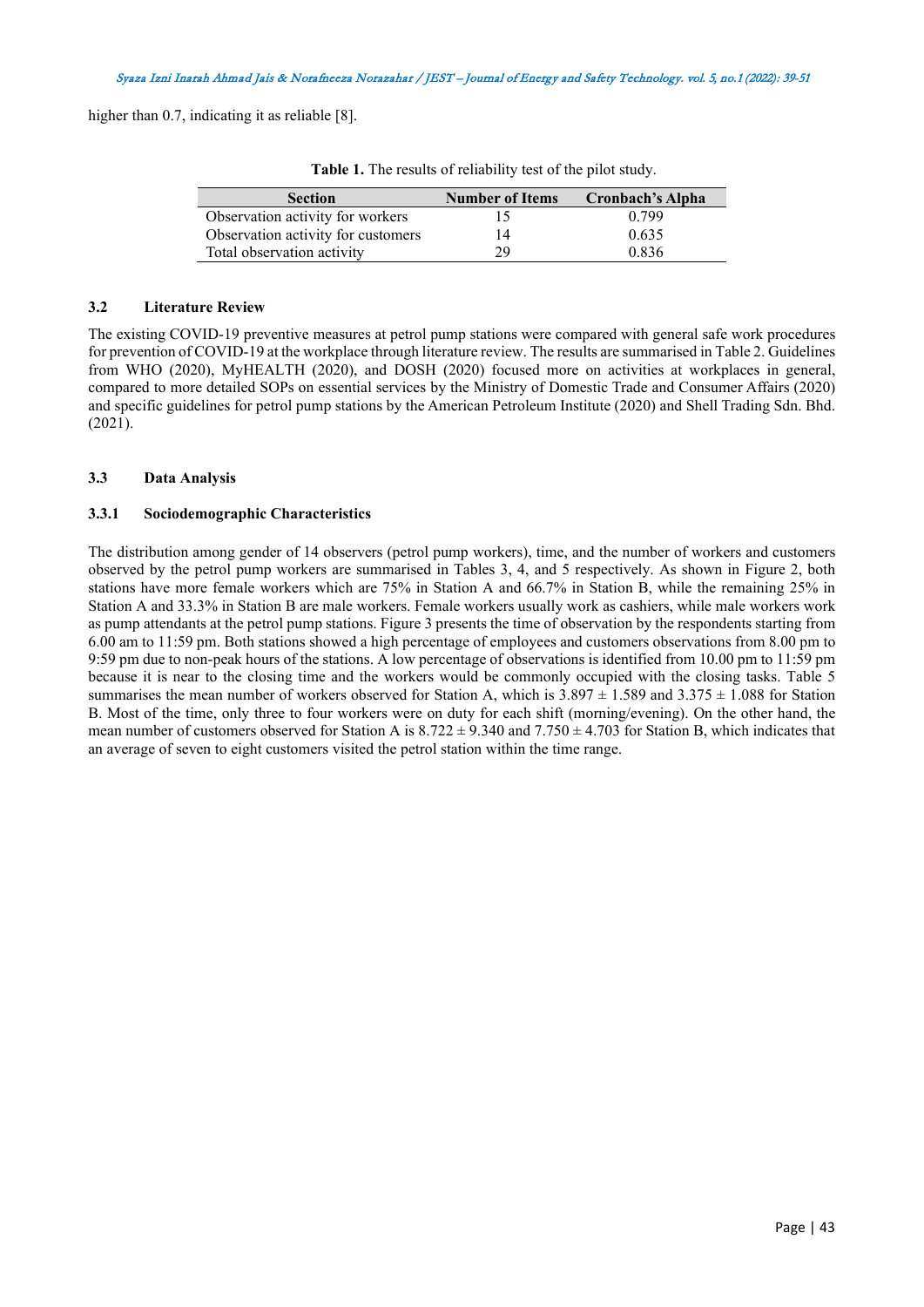| <b>Author and Year</b>                                             | <b>Objectives</b>                                                                                                                                                     | <b>Preventive Measures</b>                                                                                                                                                                                                                                                                                                                                                                                                                                                                                                                                                                                                                                                                                                                                                                                                                                                                                                                                                                                                                                                                                                                                                                                                                                        |
|--------------------------------------------------------------------|-----------------------------------------------------------------------------------------------------------------------------------------------------------------------|-------------------------------------------------------------------------------------------------------------------------------------------------------------------------------------------------------------------------------------------------------------------------------------------------------------------------------------------------------------------------------------------------------------------------------------------------------------------------------------------------------------------------------------------------------------------------------------------------------------------------------------------------------------------------------------------------------------------------------------------------------------------------------------------------------------------------------------------------------------------------------------------------------------------------------------------------------------------------------------------------------------------------------------------------------------------------------------------------------------------------------------------------------------------------------------------------------------------------------------------------------------------|
| WHO (2020) [9]                                                     | To practise preventive measures against<br>$\bullet$<br>COVID-19 from continuing to spread<br>all over the world<br>To encourage people to adapt to the<br>new normal | Avoid the 3 Cs (crowded places, confined spaces, and close conversation)<br>$\bullet$<br>Continue to practise protective measures<br>$\bullet$<br>Continue to protect ourselves and others<br>$\bullet$<br>Cover your coughs and sneezes with your flexed elbow to help prevent spread of virus<br>Wash your hands with soap and water or alcohol-based hand rub<br>Clean your hands before and after you touch your face<br>$\bullet$                                                                                                                                                                                                                                                                                                                                                                                                                                                                                                                                                                                                                                                                                                                                                                                                                            |
| MyHEALTH (2020) [12]                                               | To remind public to break COVID-19<br>chain                                                                                                                           | Avoid 3 Cs<br>Practice 3Ws (wash, wear, and warn)                                                                                                                                                                                                                                                                                                                                                                                                                                                                                                                                                                                                                                                                                                                                                                                                                                                                                                                                                                                                                                                                                                                                                                                                                 |
| Ministry of Domestic Trade<br>and Consumer Affairs<br>$(2020)$ [2] | To explain the essential services under<br>the distributive trade sector during the<br>first phase of total MCO nationwide                                            | List of sectors categorised as essential services during the MCO phase one period with the worker capacity and<br>the SOPs (Gas station: 60% worker capacity)<br>Operating hours for essential services are from 8:00 am to 8:00 pm except for petrol stations, which are allowed<br>$\bullet$<br>to operate from 6:00 am to 8:00 pm and petrol stations on toll highways, which are allowed to operate 24 hours                                                                                                                                                                                                                                                                                                                                                                                                                                                                                                                                                                                                                                                                                                                                                                                                                                                  |
| Department of Occupational<br>Safety and Health (2020) [5]         | To explain the safe work procedures for<br>prevention of COVID-19 at the<br>workplace                                                                                 | Guidelines on the roles and responsibilities of the employer, coordinator, emergency response team, supervisor,<br>$\bullet$<br>and employees during a pandemic situation to all general activities at the workplaces except for working from<br>home                                                                                                                                                                                                                                                                                                                                                                                                                                                                                                                                                                                                                                                                                                                                                                                                                                                                                                                                                                                                             |
| American Petroleum<br>Institute $(2020)$ [3]                       | To provide helpful information to help<br>everyone protect themselves at gas<br>pump in times of COVID-19                                                             | Provide hand sanitiser to be used by customers after touching possible contaminated surfaces<br>$\bullet$<br>Sanitise regularly to minimise virus transmission along with practising physical distancing between everyone<br>Wear face mask upon visiting the petrol pump station to prevent virus deposition through droplets and aerosol<br>$\bullet$<br>particles when coughing, talking, laughing, or sneezing                                                                                                                                                                                                                                                                                                                                                                                                                                                                                                                                                                                                                                                                                                                                                                                                                                                |
| Shell Trading Sdn. Bhd.<br>$(2021)$ [13]                           | To provide a guideline to be followed<br>by all petrol pump stations during MCO<br>phase one                                                                          | Operating hours for fuel stations/forecourt (6:00 am–8:00 pm), convenient stores (8:00 am–8:00 pm), and<br>$\bullet$<br>stations located at highway (24 hours)<br>Physical distancing practice for small shops (300–500 sq. ft): maximum 3 to 5 customers, medium shops (500–<br>800 sq. ft): maximum 7 to 9 customers, and large shops (800 sq. ft above): maximum 11 to 14 customers<br>The number limit of customers is displayed together with On-site COVID-19 preventive measures sign at the<br>$\bullet$<br>shop entrance to inform employees and workers about the related information<br>The Staff Health Board sign, which comprises employees' names, temperature, and list of common COVID-19<br>$\bullet$<br>symptoms like fever, cough, and flu, needs to be displayed at the entrance<br>The Pump Health Board sign must be displayed at each pump and needs to be filled by the person responsible<br>$\bullet$<br>after sanitisation activity has been done every hour<br>Follow the Fully Vaccinated Guidelines and ensure that only workers allowed those with permissible status to<br>$\bullet$<br>enter the shop area.<br>Guideline for handling customers with quarantine tag at petrol pump station is included in the company guideline |

**Table 2.** Summary of COVID-19 preventive measures recommended for petrol pump stations.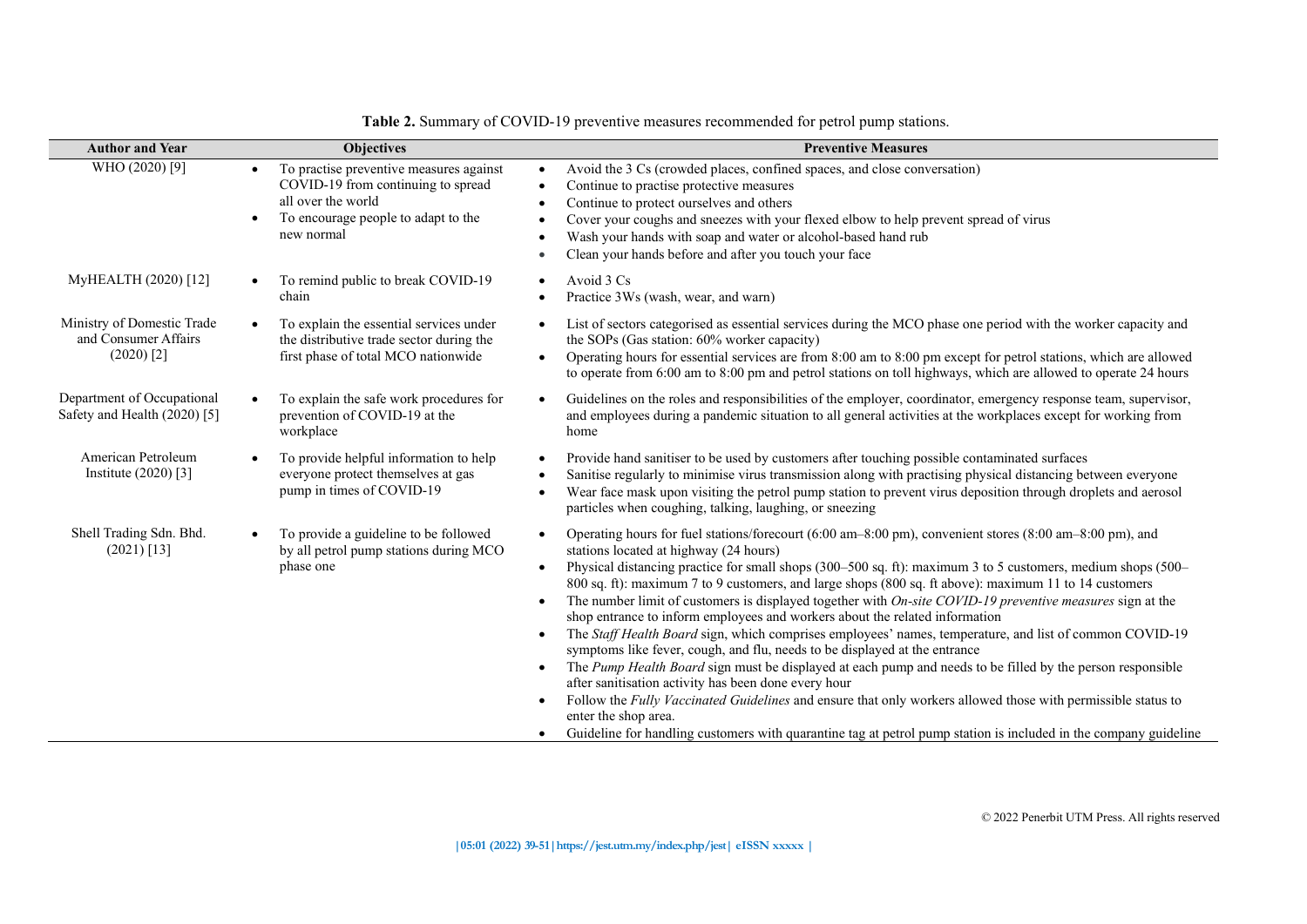**Table 3.** Distribution of observers based on gender  $(n = 14)$ .

|        | Number of observers or respondents $(\% )$ |                  |  |  |  |
|--------|--------------------------------------------|------------------|--|--|--|
| Gender | <b>Station A</b>                           | <b>Station B</b> |  |  |  |
| Male   | 2(25.0)                                    | 2(33.3)          |  |  |  |
| Female | 6(75.0)                                    | 4(66.67)         |  |  |  |

**Table 4.** Distribution of time of observation in Stations A and B.

|               |                  | Number of observed workers and customers (%) |  |  |  |
|---------------|------------------|----------------------------------------------|--|--|--|
| <b>Time</b>   | <b>Station A</b> | <b>Station B</b>                             |  |  |  |
| $0600 - 0759$ | 26(11.7)         | 0(0.0)                                       |  |  |  |
| $0800 - 0959$ | 28(12.6)         | 11(19.6)                                     |  |  |  |
| $1000 - 1159$ | 37(16.6)         | 3(5.4)                                       |  |  |  |
| $1200 - 1359$ | 20(9.0)          | 1(1.8)                                       |  |  |  |
| $1400 - 1559$ | 21(9.4)          | 9(16.1)                                      |  |  |  |
| $1600 - 1759$ | 33(14.8)         | 7(12.5)                                      |  |  |  |
| $1800 - 1959$ | 12(5.4)          | 9(16.1)                                      |  |  |  |
| $2000 - 2159$ | 34 (15.2)        | 14(25.0)                                     |  |  |  |
| $2200 - 2359$ | 12 (5.4)         | 2(3.6)                                       |  |  |  |



**Figure 2**. Percentage of male and female observers at Stations A and B.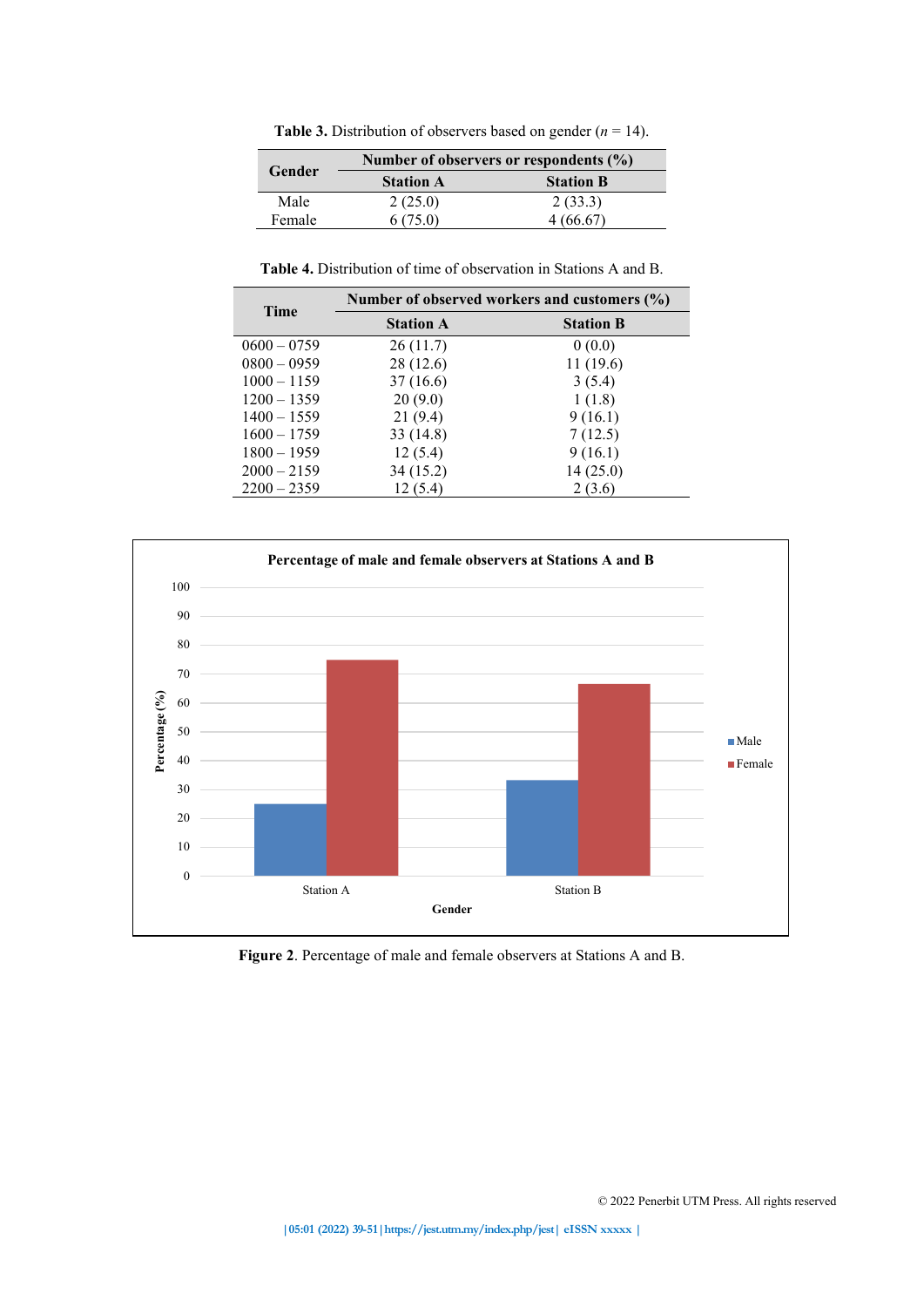

**Figure 3**. Distribution of time in percentage of observed workers and customers at Stations A and B.

| <b>Table 5.</b> Mean number of workers and customers being observed. |  |  |
|----------------------------------------------------------------------|--|--|
|----------------------------------------------------------------------|--|--|

| <b>Variables</b>                   | $Mean \pm SD$     |                   |  |
|------------------------------------|-------------------|-------------------|--|
|                                    | <b>Station A</b>  | <b>Station B</b>  |  |
| Number of workers being observed   | $3.897 \pm 1.589$ | $3.375 \pm 1.088$ |  |
| Number of customers being observed | $8.722 \pm 9.340$ | $7.750 \pm 4.703$ |  |

#### **3.3.2 COVID-19 Preventive Measures Practised by Workers**

The distribution of COVID-19 preventive measures practised by workers of Station A and Station B is summarised in Table 6. As shown in Figure 4, the distribution of COVID-19 preventive measures practised by workers shows that Station A has good safe practices, in which most of the safe practice percentages were higher than 90% except for questions on sneezing or coughing into paper tissue or handkerchief (79.4%), sneezing or coughing into an elbow (61.0%), and disinfecting areas using disinfectant spray (82.5%). Meanwhile, Station B also has good safe practices as it obtained more than 89% in safe practice for most questions. However, there are also some unsafe practices by the workers of Station B, referring to the high percentage of unsafe practices including questions on scanning QR codes using MySejahtera upon arrival at the station (100%) and scanning body temperature upon arrival at or before entering the station (100%). It is reported that workers at Station B normally do not scan the QR code using MySejahtera upon arrival at the station and do not scan body temperature upon arrival at or before entering the station. These two procedures are important to be followed by all individuals because the COVID-19 symptoms include fever [9]; thus, body temperature scanning can help early detection and identification among workers or customers at the petrol pump stations. The Malaysian Ministry of Health has decided to remove the body temperature scanning from mandatory SOPs due to the emergence of new COVID-19 variants that may not cause fever in the affected person. The body temperature scanning could cause false-negative detection to occur. Nevertheless, the MySejahtera QR code scan is still required upon entering any premises with the latest update by the government to allow MySejahtera users to detect affected individuals around them via the Bluetooth features [10].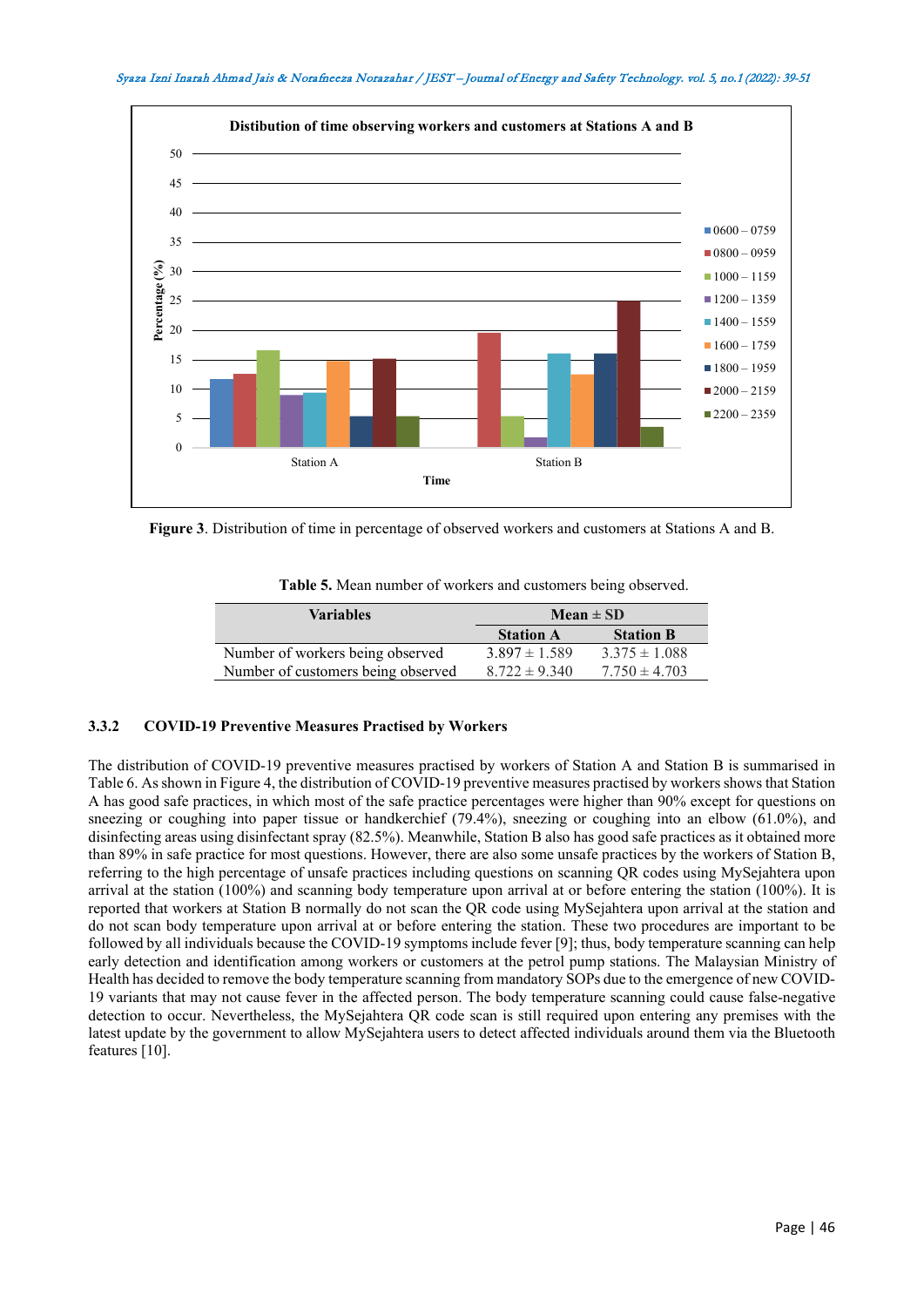|                                                                                                                          | Station A $(\% )$       |                           | Station B $(\% )$       |                    |  |
|--------------------------------------------------------------------------------------------------------------------------|-------------------------|---------------------------|-------------------------|--------------------|--|
| <b>Ouestions</b>                                                                                                         | <b>Safe</b><br>practice | <b>Unsafe</b><br>practice | <b>Safe</b><br>practice | Unsafe<br>practice |  |
| Q1 Co-workers who had close contact of COVID-19<br>patients come to work.                                                | 223 (100)               | 0(0.0)                    | 50 (89.3)               | 6(10.7)            |  |
| Q2 Co-workers who are under quarantine come to work.                                                                     | 223 (100)               | 0(0.0)                    | 50 (89.3)               | 6(10.7)            |  |
| Q3 Co-workers scan QR code using MySejahtera upon<br>arrival at the station.                                             | 219 (98.2)              | 4(1.8)                    | 0(0.0)                  | 56 (100)           |  |
| Q4 Co-workers scan body temperature upon arrival at or<br>before entering the station.                                   | 219 (98.2)              | 4(1.8)                    | 0(0.0)                  | 56 (100)           |  |
| Q5 Co-workers wear face masks properly while working.                                                                    | 223 (100)               | 0(0.0)                    | 55 (98.2)               | 1(1.8)             |  |
| Q6 Co-workers check how much hand sanitiser is left to be<br>used by workers and customers.                              | 21.5 (96.4)             | 8(3.6)                    | 54 (96.4)               | 2(3.6)             |  |
| Q7 Co-workers sanitise hands before attending to the<br>customers.                                                       | 217(97.3)               | 6(2.7)                    | 55 $(1.0)$              | 1(1.8)             |  |
| Q8 Co-workers practise 1.5 m physical distancing from<br>other people.                                                   | 220 (98.7)              | 3(1.3)                    | 54 (96.4)               | 2(3.6)             |  |
| Q9 Co-workers sneeze or cough into a paper tissue or<br>handkerchief.                                                    | 177 (79.4)              | 46(20.6)                  | 56 (100)                | 0(0.0)             |  |
| Q10 Co-workers sneeze or cough into an elbow.                                                                            | 136(61.0)               | 87 (39.0)                 | 54 (96.4)               | 2(3.6)             |  |
| Q11 Co-workers regularly disinfect premise in accordance<br>with the duty roster.                                        | 212(95.1)               | 11(4.9)                   | 55 (98.2)               | 1(1.8)             |  |
| Q12 Co-workers disinfect surfaces of common areas<br>regularly used by many customers.                                   | 218 (97.8)              | 97.8 (17.5)               | 55 (98.2)               | 1(1.8)             |  |
| Q13 Co-workers disinfect areas using disinfectant spray.                                                                 | 184(82.5)               | 39 (17.5)                 | 56 (100)                | 0(0.0)             |  |
| Q14 Co-workers ensure all customers follow the number<br>limit of customers inside the store as displayed at the notice. | 218 (97.8)              | 5(2.2)                    | 56 (100)                | 0(0.0)             |  |
| Q15 Co-workers dispose used face masks properly in the<br>waste bin.                                                     | 221 (99.1)              | 2(0.9)                    | 56 (100)                | 0(0.0)             |  |

**Table 6.** Total observations of COVID-19 preventive measures practised by workers of Stations A and B.



**Figure 4**. Distribution of COVID-19 preventive measure (safe practices) by workers of Stations A and B.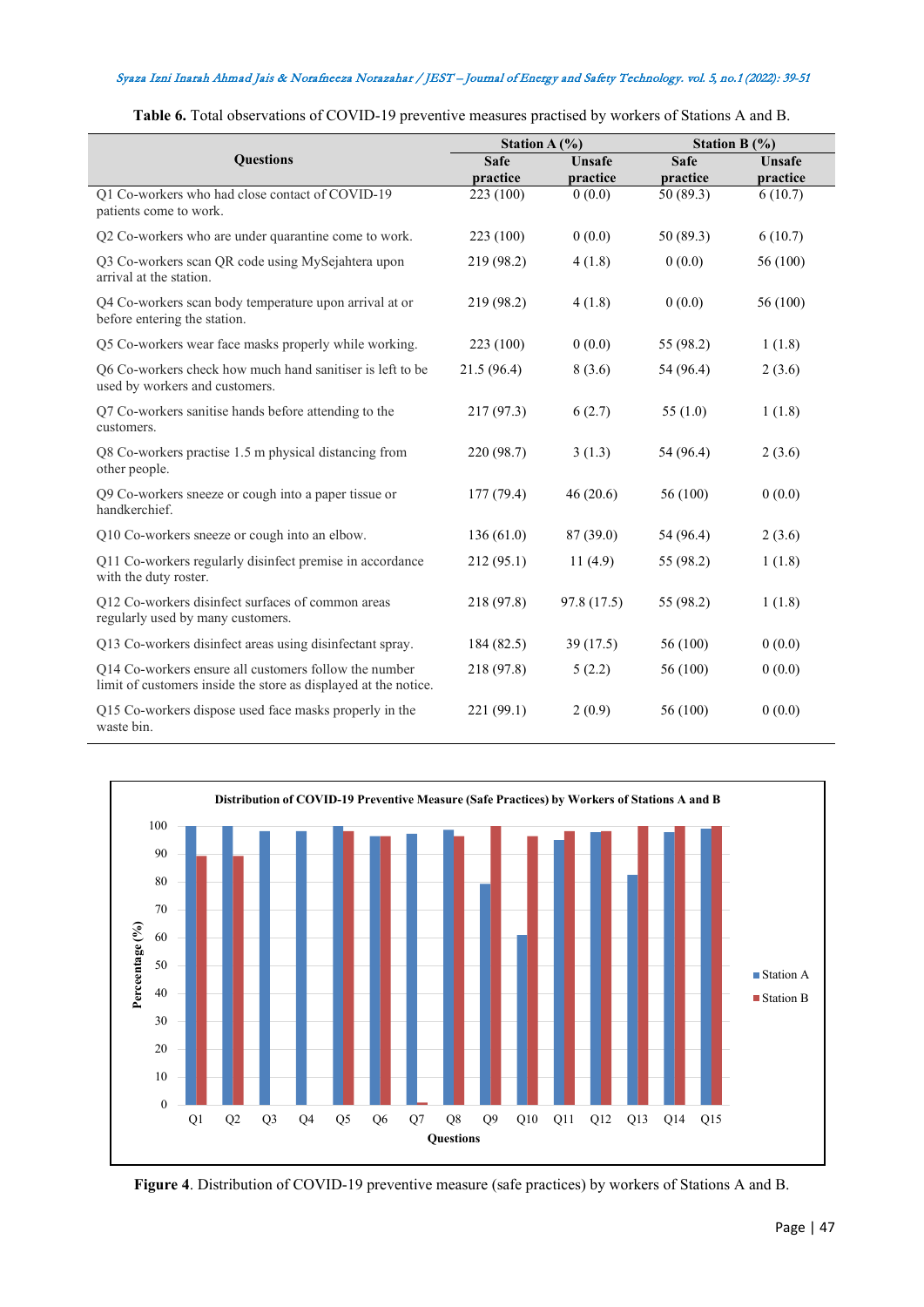## **3.3.3 COVID-19 Preventive Measures Practised by Customers**

The distribution of COVID-19 preventive measures practised by customers at Stations A and B is summarised in Table 7. The result shows that Station A has good safe practices and most of the safe practice percentages were higher than 90% except for questions on sneezing and coughing into the elbow (50.7%), sneezing and coughing into a paper tissue or handkerchief (69.5%), wearing plastic gloves while using the pump to refuel vehicle (78.5%), and using hand sanitiser after handling the pump (61.0%). Meanwhile, Station B also has moderately good safety practices for obtaining more than 60% in safe practices for most questions except for questions on scanning QR codes using MySejahtera before entering the premise (51.8%) and scanning body temperature before entering the convenience store (50.0%). As shown in Figure 5, customers at Station A have better safe practices on COVID-19 preventive measures with unsafe practice percentages being less than 50% for all questions compared to customers at Station B, which obtained 50% and below for most questions except for the question on wearing plastic gloves while using the pump to refuel vehicle (80.4%). Due to the nature of COVID-19 that can be transmitted through contact surface [3], some customers chose to use plastic gloves while using the pump to refuel their vehicle and expected the gloves to protect their skin from touching the surfaces. Unfortunately, this practice, as reported by the centers for disease control and prevention (US CDC) guidelines, does not provide protection against COVID-19; proper handwashing after touching surfaces is enough to prevent the transmission of the viruses. In addition, instead of preventing transmission, the gloves may become the source of transmission if they are not properly disposed of [11].

|                                                                                                             | Station A $(\% )$ |                           | Station B $(%)$         |                    |
|-------------------------------------------------------------------------------------------------------------|-------------------|---------------------------|-------------------------|--------------------|
| <b>Ouestions</b>                                                                                            | Safe<br>practice  | <b>Unsafe</b><br>practice | <b>Safe</b><br>practice | Unsafe<br>practice |
| Q1 Customers scan QR code using MySejahtera before<br>entering the premise.                                 | 221 (99.1)        | 2(0.9)                    | 29(51.8)                | 27(48.2)           |
| Q2 Customers scan their body temperature before entering the<br>convenient store.                           | 220 (98.7)        | 3(1.3)                    | 28(50.0)                | 28(50.0)           |
| Q3 Customers wear face mask properly (i.e., covers both nose<br>and mouth) at the petrol station.           | 215 (96.4)        | 8(3.6)                    | 43 (76.8)               | 13(23.2)           |
| Q4 Customers use hand sanitiser before entering the premise.                                                | 217 (97.3)        | 6(2.7)                    | 43 (76.8)               | 13(23.2)           |
| Q5 Customers practise 1.5 m physical distancing from other<br>people.                                       | 210 (94.2)        | 13(5.8)                   | 36(64.3)                | 20(35.7)           |
| Q6 Customers queue in accordance with sign or indicator for<br>physical distancing.                         | 212(95.1)         | 11(4.9)                   | 42(75.0)                | 14(25.0)           |
| Q7 Customers sneeze and cough into elbow.                                                                   | 113(50.7)         | 110(49.3)                 | 38 (67.9)               | 18(32.1)           |
| Q8 Customers sneeze and cough into a paper tissue or<br>handkerchief.                                       | 155(69.5)         | 68 (30.5)                 | 39(69.6)                | 17(30.4)           |
| Q9 Customers check/read notice on the number limit of people<br>inside the premise displayed at the notice. | 217(97.3)         | 6(2.7)                    | 42(75.0)                | 14(25.0)           |
| Q10 Customers follow the number limit of people inside the<br>premise as displayed at the notice.           | 216 (96.9)        | 7(3.1)                    | 40(71.4)                | 16(28.6)           |
| Q11 Customers wear plastic gloves while using the pump to<br>refuel vehicle.                                | 175(78.5)         | 48 $(21.5)$               | 11(19.6)                | 45 (80.4)          |
| Q12 Customers use hand sanitiser after handling the pump.                                                   | 138(61.0)         | 85(38.1)                  | 45(80.4)                | 11(19.6)           |

|  | <b>Table 7.</b> Total observations of safe and unsafe practices by customers at Stations A and B. |  |  |  |  |  |
|--|---------------------------------------------------------------------------------------------------|--|--|--|--|--|
|  |                                                                                                   |  |  |  |  |  |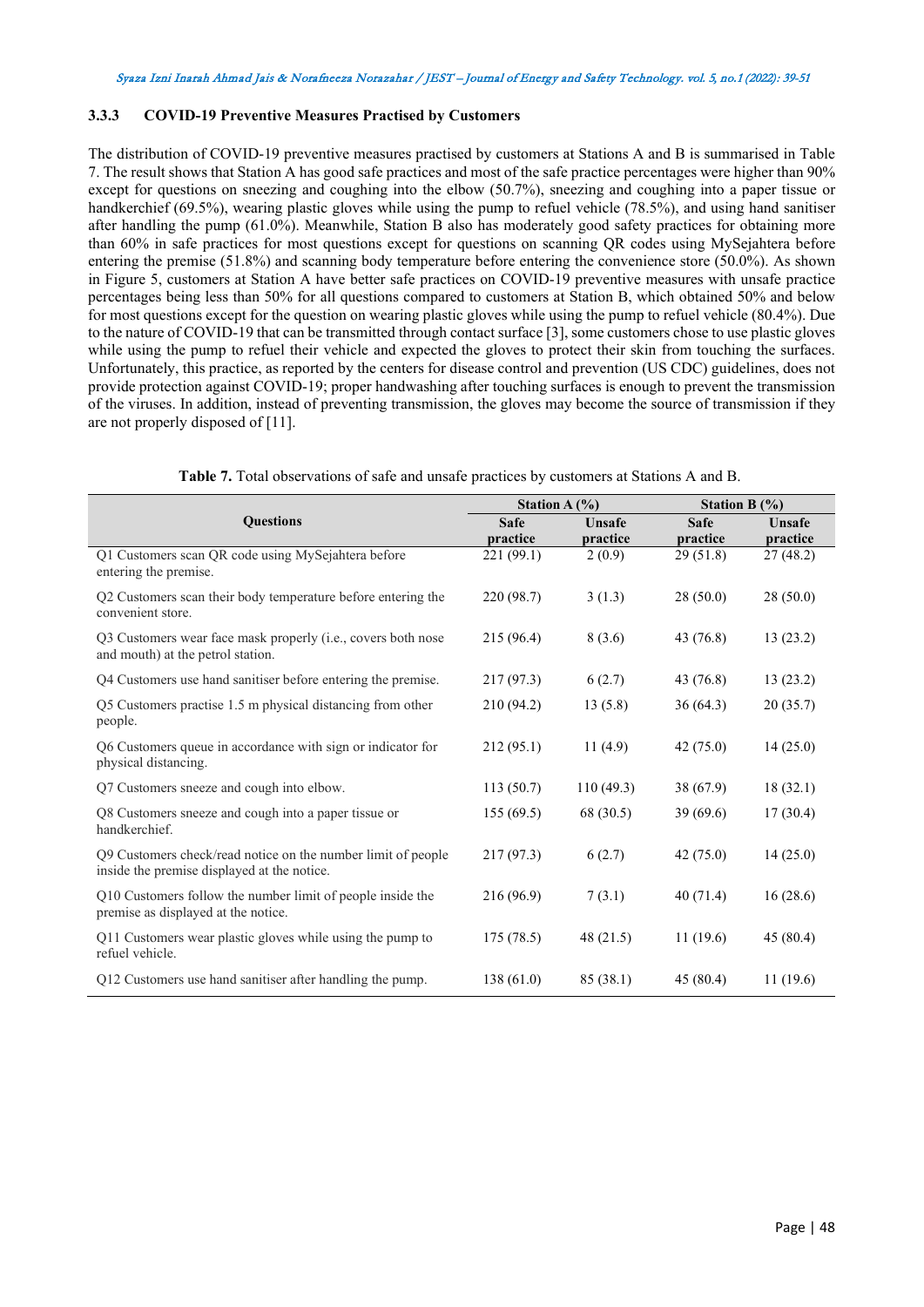



**Figure 5**. Distribution of unsafe practices by customers of Stations A and B.

## **3.3.4 Overall COVID-19 Preventive Measures Practised by Workers and Customers**

The total mean scores for COVID-19 preventive measures at petrol pump stations by workers, by customers, and by workers and customers were calculated to compare the safe practices conducted at Station A and Station B. The mean scores for all variables are summarised in Table 8. Station A has better safe practices among the workers (15.987  $\pm$  1.357) compared to Station B (15.393  $\pm$  0.779). Station B, on the other hand, shows higher mean scores on safe practices among the customers (16.214  $\pm$  2.820) and workers and customers (31.607  $\pm$  2.858) which are both higher than the mean scores of  $13.646 \pm 1.338$  for safe practices among customers and  $29.632 \pm 2.143$  for safe practices among workers and customers at Station A. The difference in the number of responses between both stations may have influenced the mean score results [14][15]. Increasing the sample size usually contributes to increasing the certainty and significance of the results. In addition, a large sample size gives the advantage to generalise the samples to the study population [16]. Hence, future study with larger sample size is expected to produce more significant findings that can be used to generalise the study population.

|  | Table 8. Mean scores of COVID-19 preventive measures practised by workers and customers of Stations A and B. |  |  |  |
|--|--------------------------------------------------------------------------------------------------------------|--|--|--|
|--|--------------------------------------------------------------------------------------------------------------|--|--|--|

| <b>Variables</b>                                                | $Mean \pm SD$      |                    |  |  |
|-----------------------------------------------------------------|--------------------|--------------------|--|--|
|                                                                 | <b>Station A</b>   | <b>Station B</b>   |  |  |
| COVID-19 preventive measures practised by workers               | $15.987 \pm 1.357$ | $15.393 \pm 0.779$ |  |  |
| COVID-19 preventive measures practised by customers             | $13.646 \pm 1.338$ | $16.214 \pm 2.820$ |  |  |
| COVID-19 preventive measures practised by workers and customers | $29.632 \pm 2.143$ | $31.607 \pm 2.858$ |  |  |

# **3.3.5 Framework of COVID-19 Preventive Measures at Petrol Pump Station**

A framework specifically for petrol pump stations is proposed to maximise the prevention of COVID-19 infections. The inputs or ideas for designing the framework is based on the results for COVID-19 preventive measures at petrol pump stations among workers and customers. The framework is shown in Figure 6.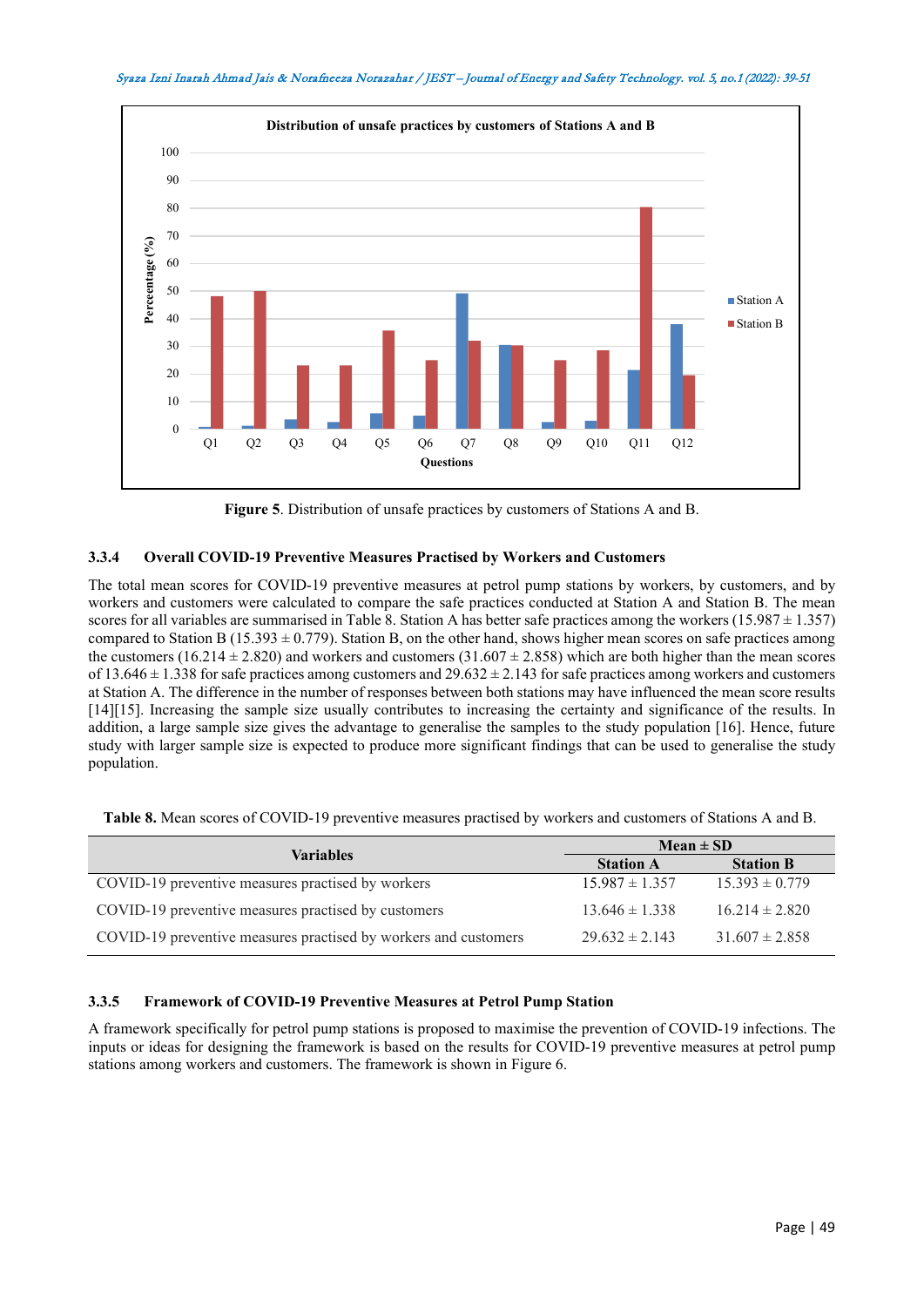

**Figure 6**. The framework for COVID-19 preventive measures for petrol pump station in Malaysia.

## **4.0 CONCLUSION**

In this study, the existing COVID-19 preventive measures at two different petrol pump stations in Johor Bahru were compared with safe work procedures for the prevention of COVID-19 from the literature review from various sources. The results conclude that the workers at Station A exercise better safe practices on COVID-19 preventive measures compared to those at Station B with a higher percentage of safe practices for most of the questions listed. Meanwhile, the mean scores of COVID-19 preventive measures practised by workers and customers at Station B are higher than those at Station A. The data is collected through the observations and analysed using the Microsoft Excel and SPSS. The results were used as input to evaluate the practicality of existing COVID-19 preventive measures at petrol pump stations among workers and customers based on the frequency of safe and unsafe practices conducted. The activities with a high frequency of unsafe practices such as scanning QR codes using MySejahtera upon arrival at the station, scanning body temperature upon arrival at or before entering the station among workers, and wearing plastic gloves while using the pumps to refuel vehicles among customers were investigated and used as input to propose a framework of COVID-19 preventive measures specifically for petrol pump stations in Malaysia. As a result, a better preventive measure is constructed and increases the practicality of the COVID-19 preventive measures at the petrol pump station.

The observations were only conducted for three weeks at two petrol pump stations in Johor Bahru, Johor. These limitations are associated with the COVID-19 situation that happened in Malaysia and the confidentiality issue of the petrol station which is related to the confidentiality of the company's data. The observation from two petrol pump stations resulted in less data for this study. Hence, an extended observation period of up to three weeks was applied to maximise the data collection within the allocated period. To obtain better results on the COVID-19 preventive measures at petrol pump stations, a more comprehensive study that involves many petrol pump stations from many different areas should be done. Hence, a shorter observation period can be imposed on the petrol pump workers. A bigger sample size can be achieved with a wider study area, and thus, better feedback on COVID-19 preventive measures at petrol pump stations can be obtained. Besides that, it is important for petrol pump station owners or managers to be aware of COVID-19 preventive measures at petrol pump stations and the importance of this kind of research. This is so that full cooperation for future studies can be achieved, which will benefit many people in the future.